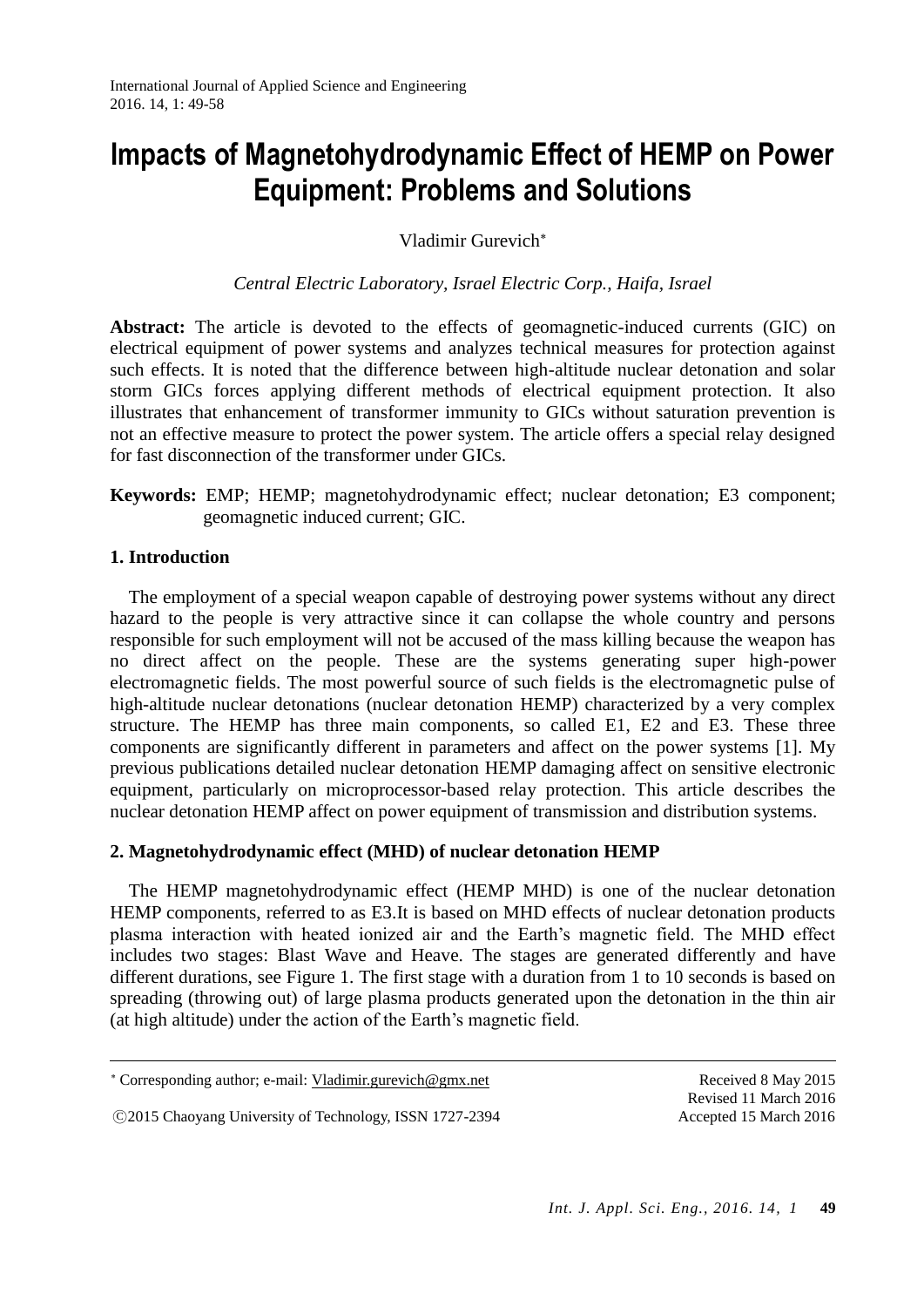

Such physical effects cause significant displacement of the Earth's magnetic field increasing in proportion to the detonation power and altitude. The second stage is accompanied with heave and rapid lift of the air incandescent due to the detonation together with highly ionized air mass (that is, plasma). When ionized plasma crosses power lines of the Earth magnetic field the air layer is polarized and the powerful electric field is generated. The electric field in its turn forms high flowing currents in the ionosphere. These processes are rather slow. The duration of this detonation phase is from 10 to 300 seconds. This provokes complex interaction between plasma

ions, magnetic field, gamma- and X-rays accompanied with generation of electric curl field.



**Figure 2**. Changing horizontal component of electromagnetic field strength at the Earth's surface under theE3 component of nuclear detonation EMP [3]

Upon such processes in thin air, a relatively slow changing electric field (in strength from less than ten to tens of Volts per km, see Figure 2) is generated close to the surface of the Earth.

Despite the low strength of the electric field generated with E3 of the nuclear detonation HEMP, it induces rather high electric currents of low frequency (less than 1 Hz), such as quasi DC, in long metal structures (such as pipes, rails, overhead transmission lines). The most dangerous are the currents induced in overhead transmission lines, see Figure 3.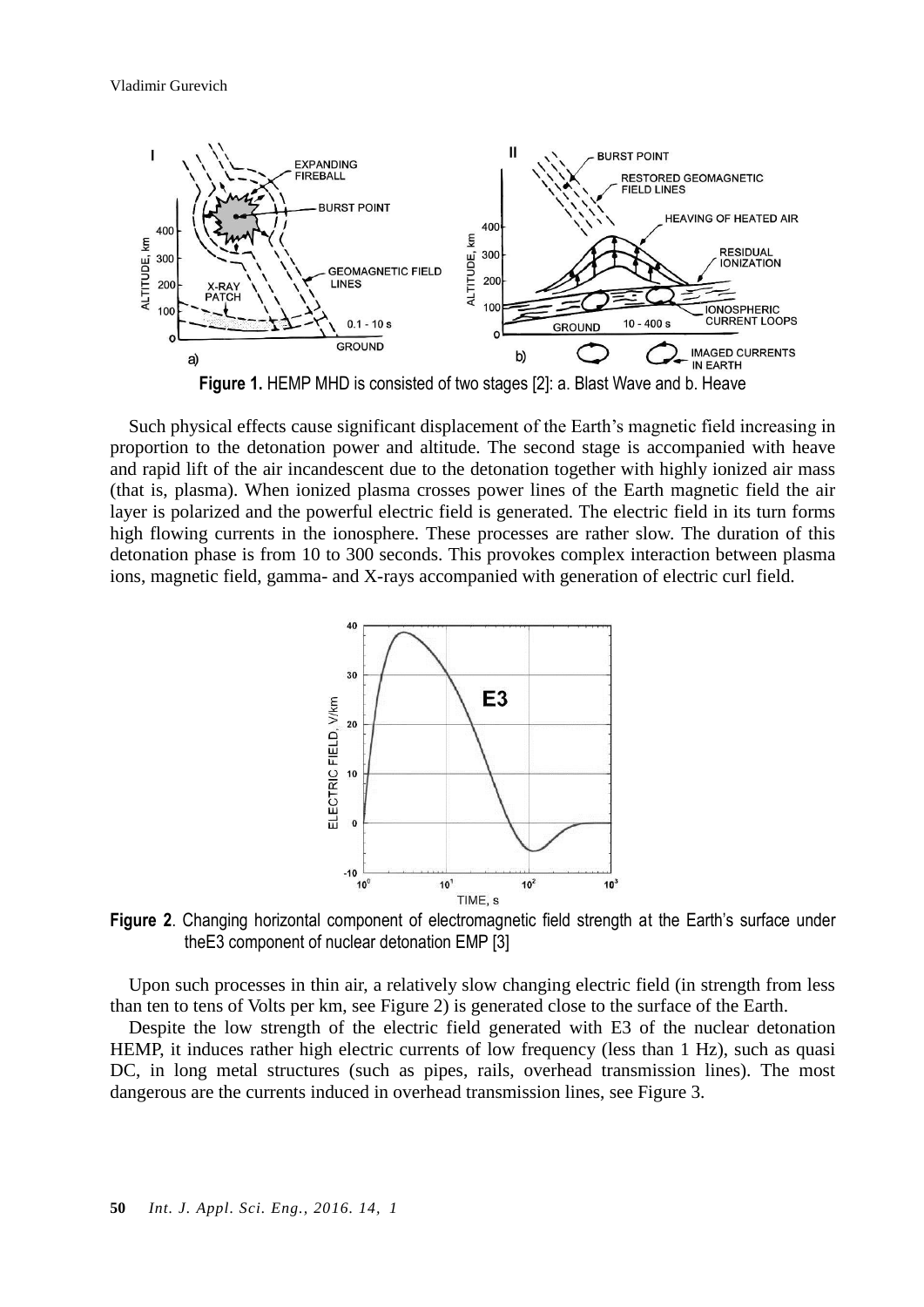



#### **3. The effect of E3 component of nuclear detonation HEMP on power electric equipment**

Due to the very low frequency (less than 1 Hz) of the geomagnetic induced current (GIC) its effect is similar to the effect of direct current, so it will basically influence the electric equipment containing electromagnetic systems, such as power transformers. Saturation of the power transformer yoke with quasi DC in neutral conductors causes the excitation current rise, high distortion of current curve in transformer winding, as well as a significant rise in loss on the transformer and growth of the winding and core temperature, see Figure 4.



**Figure 4.** Steady-mode distortion of current shape in power transformer upon the flow of geomagnetic current of 50, 100 and 150A [4] within the transformer neutral conductor

This mode is dangerous for the transformer since there is a high probability of making the transformer inoperative and a distortion of the entire electric power system. The steady-mode transformer is a powerful source of even and odd harmonics causing overloading of the capacitor banks of reactive power compensation systems and distorting normal operation of the relay protection. In the case of overloading the capacitor banks are disconnected by the protection devices. Combined with a simultaneous jump in steady-mode transformers consumation of reactive power (if its power is high) it causes a significant lack of reactive power in the system.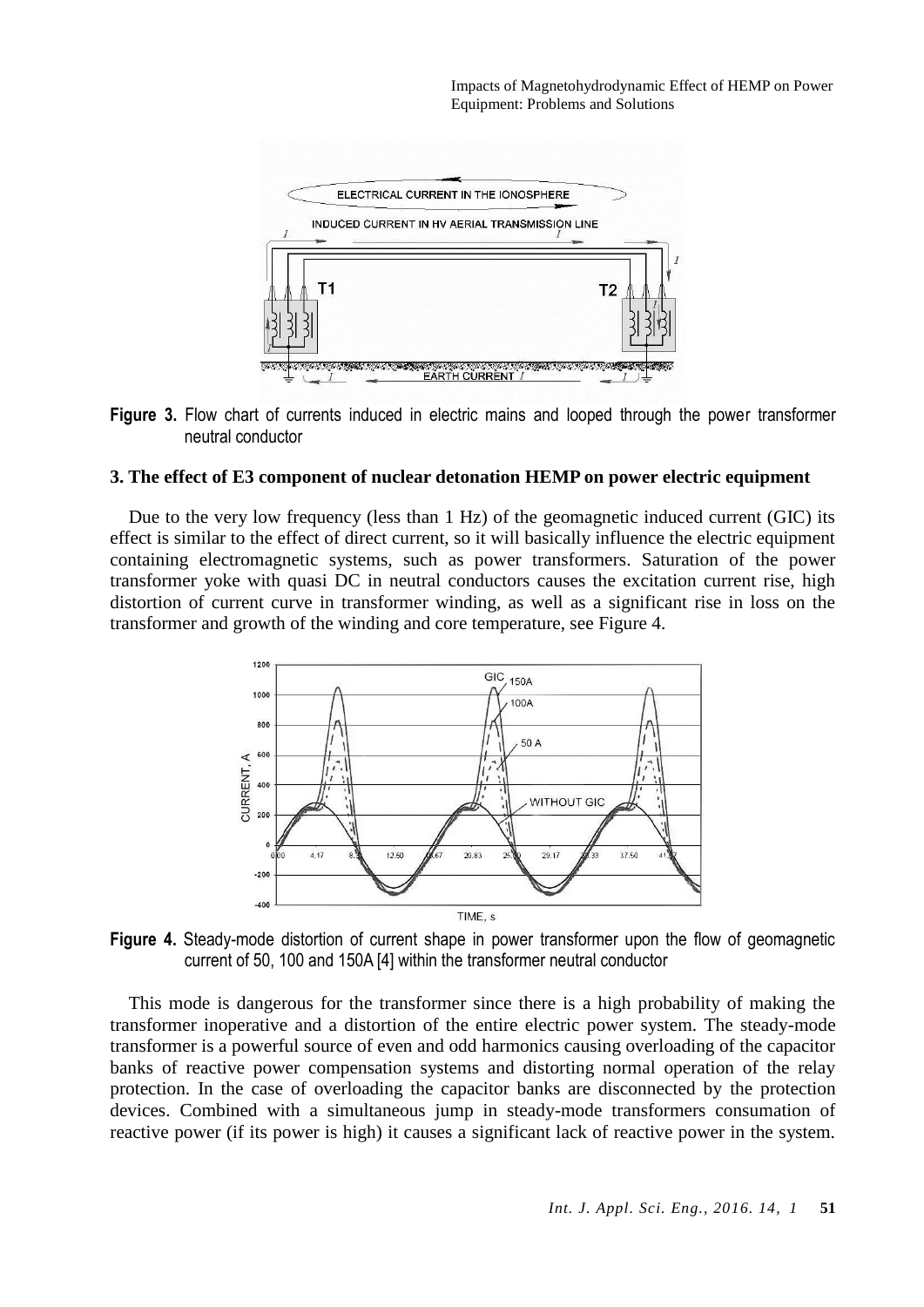Upon this, the voltage is decreased and the transformer on-load tap-changer is automatically triggered in order to restore the voltage level. Transformer on-load tap-changing device contractors are not designed for switching currents containing significant DC components and would likely be destroyed thus damaging on-load tap-changing devices and shorting the adjusting part of transformer winding. This mode should immediately trigger the circuit breakers (CB) and disconnect the damaged transformers. But are the high-voltage CB capable of disconnecting such short-circuit currents and load currents containing high DC components? The problem is that they are not designed for switching such currents. At the same time, what happens with capacitors shunting in-series poles of such a CB under the high-frequency harmonics? It is clear, that there are more questions than answers. However, it is known that high-power solar storms generating effects similar to E3 of nuclear detonation HEMP repeatedly have caused severe damage to power equipment and collapsed power systems in different countries of the world.

#### **4. Protecting power equipment against geomagnetic induced currents**

It is quite clear that in order to properly protect the power system equipment what is needed is the prevention of the flow of GIC through the equipment. To do this we need to prevent GIC flow through the overhead transmission lines (using capacitor banks for longitudinal capacitive compensation) or block the GIC penetration into the neutral conductor of power transformer (mounting capacitors in-series into the neutral ground circuit).

Since a longitudinal capacitive compensation battery is very expensive, it is rarely used and only in long overhead transmission lines for balancing the line's inductive reactance. Lately, capacitor-based units preventing GIC penetration into the power transformer neutral conductor have been intensively developed.

However there is a problem: if GIC is absent, such unit doesn't have to affect normal operation of transformers and mains, that is, it should not reduce effectiveness of neutral conductor PE while it must withstand the flow of high short-circuit currents and generate ferroresonance and overvoltage in transition modes. For this reason, the operation algorithm of all types of such units ensures constant shunting of the capacitor bank with bypass power CB and the capacitor bank is made operable upon the de-shunting (opening this CB) only at the moment of GIC discovery, see Figure 5.



**Figure 5**. Typical design of the device blocking GIC in the neutral conductor of power transformer. Т–transformer; S–switching apparatus designed for making the device inoperative; СВ–special circuit breaker designed for disconnecting AC/DC; С–capacitors bank; R–current limiting resistor; F–special protection against overvoltage under emergency currents in neutral circuits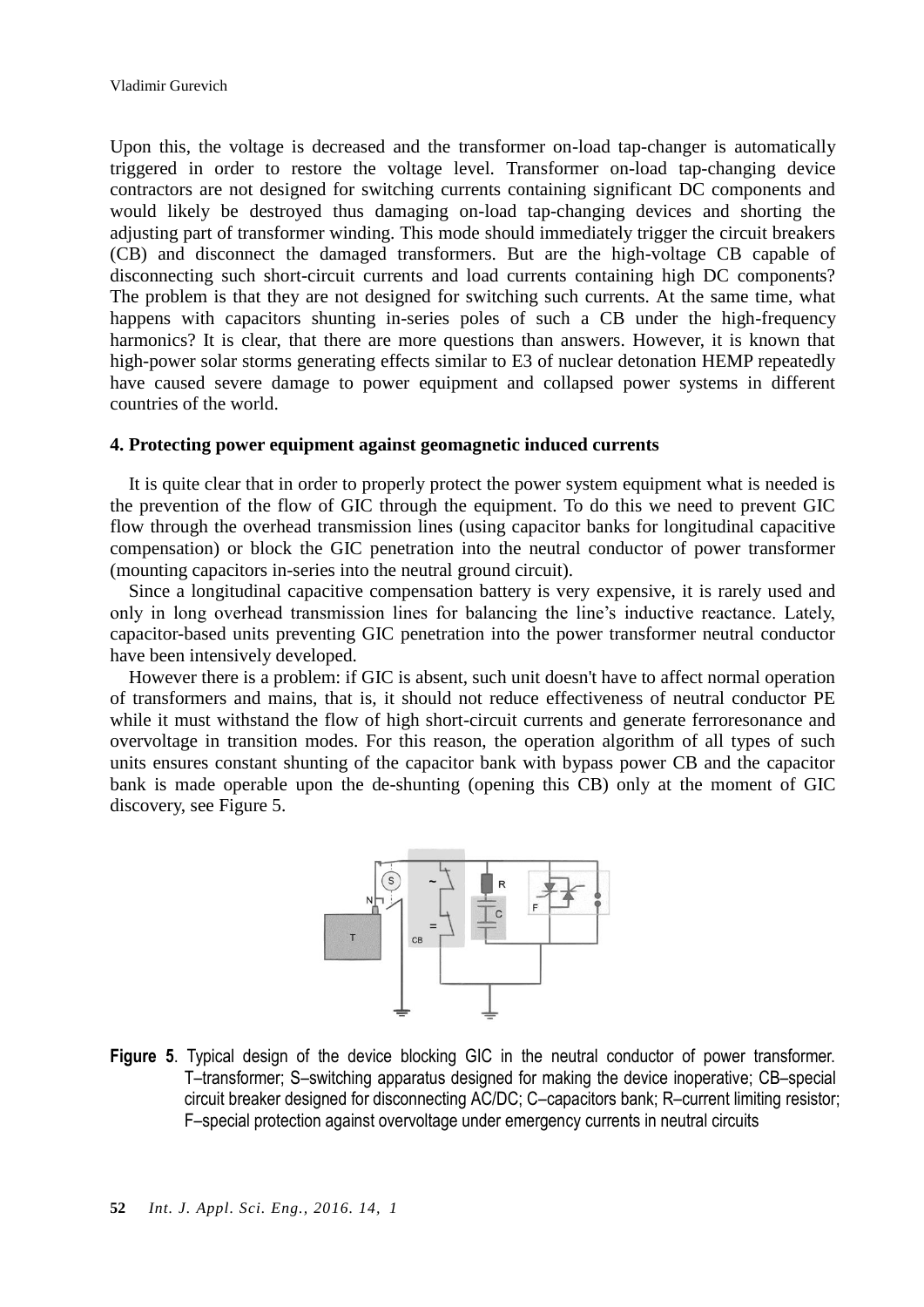Impacts of Magnetohydrodynamic Effect of HEMP on Power Equipment: Problems and Solutions

The appearance of the emergency mode in the circuit with capacitors integrated in the neutral line can cause the appearance of very high voltages (above neutral line isolation level) in the neutral circuit of the transformer and at the capacitors. Thus, such units should be equipped with special devices protecting against overvoltage F (regular power varistors are not suitable due their limited power dissipation for relative prolonged short circuit current). Figure 5 illustrates a conventional protection device containing a set of 6 powerful high-voltage thyristors and vacuum arrester. In practice, powerful controlled three-electrode arresters of special design (see Figure 6) are also used instead of the thyristor set.



4138 Bi-tron™

**Figure 6**. High-power high-voltage controlled arresters by Advanced Fusion Systems types 4275 (35 kV, 100 kA); 3275 (500 kV, 250 kA); 4138 (75 kV, 250 kA)

Besides, the disconnection of this unit with special isolating switch-over apparatus (S) equipped with a discharge grounding switch designed for making the device inoperable (for technical maintenance) without transformer disconnection should be ensured. It is clear, that such unit is both complex and expensive (more than 300K USD), see Figure 7.



**Figure 7**. GIC blocking unit integrated into the power transformer neutral conductor. Above is the unit manufactured by ABB Company equipped with controller manufactured by SEL, below is the unit designed by Phoenix Electric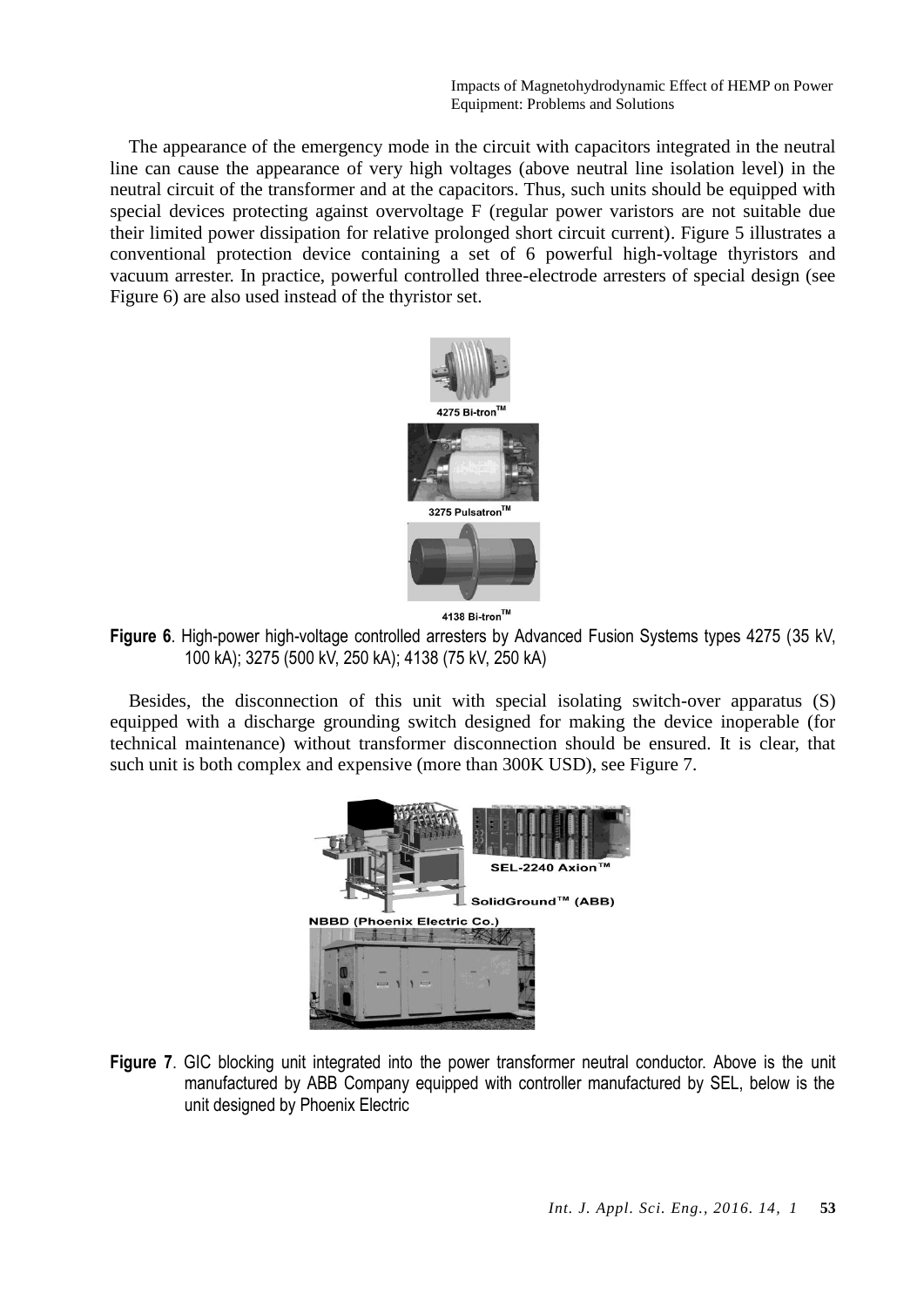There are other methods of protecting power transformers against GIC requiring the modification of transformer design. Additional nonmagnetic gaps installed in the transformer core reduce the probability of its saturation but affect the basic technical indices of the transformer. Other known technical solution (see Figure 8) include the installation in the transformer core of additional winding balancing the DC effects and shunted with the special element (31) characterized by high DC resistance and low AC resistance.



**Figure 8**. Power transformer with additional winding balancing GIC. 2-4–basic winding; 5-7–compensation winding: 31–element with high DC resistance and low AC resistance

Apparently, this "special element" can be the capacitor bank while it is not clearly stated in USA Patent 7432699. USA Patent 7489485 describes the same technical solution. There are other technical solutions suggesting connecting this compensation winding to the external controlled DC source balancing GIC. Some other patents suggest connecting the transformer windings according to the Inverse Zig-Zag method allowing for cancellation of equal but opposite excitation currents at each phase, so the core is not saturated.

All such technical solutions require modifying the power transformer manufacturing processes, deteriorating the technical parameters and leading to the significant rise in price. So, any technical measures aimed to prevent/cancel GIC currents lead to the significant material costs. Accordingly, there is a question if it is reasonable to invest significant means into electric equipment damage control upon such exceptional emergencies as high altitude nuclear detonation.

Some world leading manufacturers of high-voltage transformers (such as Siemens, ABB, etc.) have announced the development of special transformers ("GIC Safe Power Transformers") capable of withstanding GIC of up to 50 A within several hours and individual GIC pulses with amplitudes up to 200A within several hours. Promotion materials do not contain any technical solutions enhancing the transformers immunity to GIC. However, it is clear that such solutions do not include measures blocking the penetration of quasi DC current into the transformer neutral conductor, or balancing magnetic flows in the core since such solutions do not limit GIC exposure time as well as they do not strictly limit the GIC value. Probably, such transformers sustain high temperatures due to isolation of plates with special high temperature lacquers and winding isolation materials.

Improvement of the transformer immunity to the quasi DC currents flowing through is not the complete solution since, as mentioned above, the transformer with saturated core can significantly affect many other types of power equipment. This means that maintaining transformer operability doesn't ensure operability of the power system.

A high investment into the protection of power system against individual and unlikely events is hardly reasonable. So, why is such protection kind developed and offered to the market? The point is that GIC generated upon the high-altitude nuclear detonations is also generated during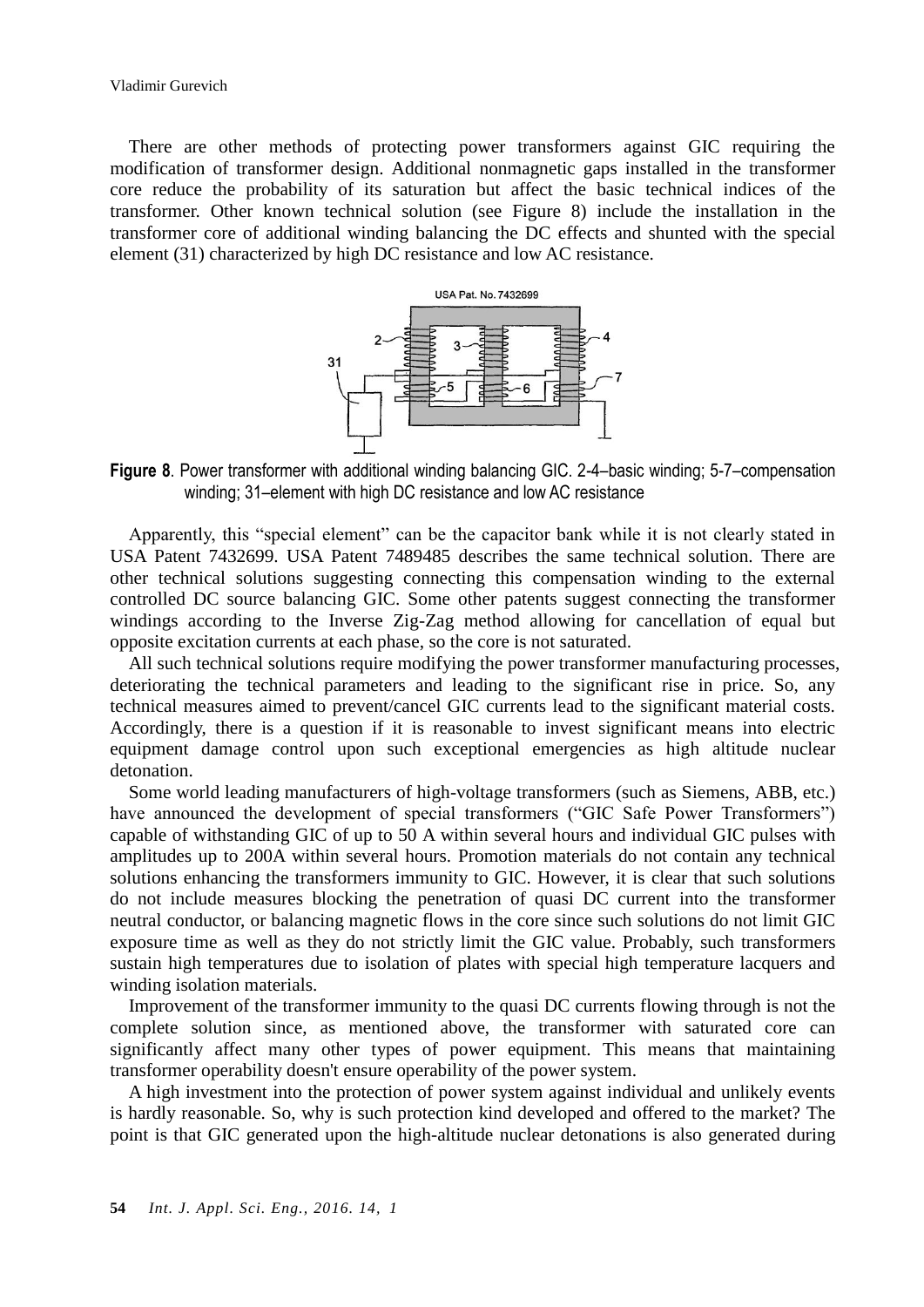Impacts of Magnetohydrodynamic Effect of HEMP on Power Equipment: Problems and Solutions

the high-power solar storms repeatedly causing severe power system collapses. However, the danger of solar storms depends on the region. The most dangerous are the poles of the Earth and the least dangerous is the equator. Regions long-distanced from the poles are not exposed to significant GIC capable of affecting power system operability. Nevertheless, the developers of protection usually mention that solar storm and high-altitude nuclear detonation GICs are very similar and recommend installing such devices in order to improve the power system immunity to high-altitude nuclear detonations despite the region. It sounds quite true. But there is one significant difference between GICs challenging this logic. It is GIC length. Upon high-altitude nuclear detonation the GIC lasts only a few minutes. Within this period power transformers of high heat-sink capacity do not have enough time to heat up to the dangerous temperature, see Figure 9.



**Figure 9**. Example of power transformer winding (left) and yoke (right) heating under the geomagnetic currents of 20, 30 and 50 A flowing in the neutral

It is clear that under the high GIC the temperature of transformer parts will be high but not dangerous due to the very short exposure time. Currents distorted with asymmetrically saturated transformer are much more dangerous for other types of power equipment (see above) less inert than power transformers. Solar storm GICs may last for many hours and during that period power supply should be ensured. High altitude detonation GICs last several minutes and during that period the power equipment can be disconnected to prevent the damage, and put into operation again.

Since GIC builds-up slow the transformers can be disconnected immediately after the discovery of the DC component in the neutral current before the core is saturated and following processes occur. Such protection of power system equipment against nuclear detonation EMP MHD looks more reasonable compared to that discussed above since it is both highly effective and less expensive.

All charges for the implementation of such protection relate to the installation of a special relay reacting to the appearance of the DC component in the neutral current and immediately triggering the transformer disconnection.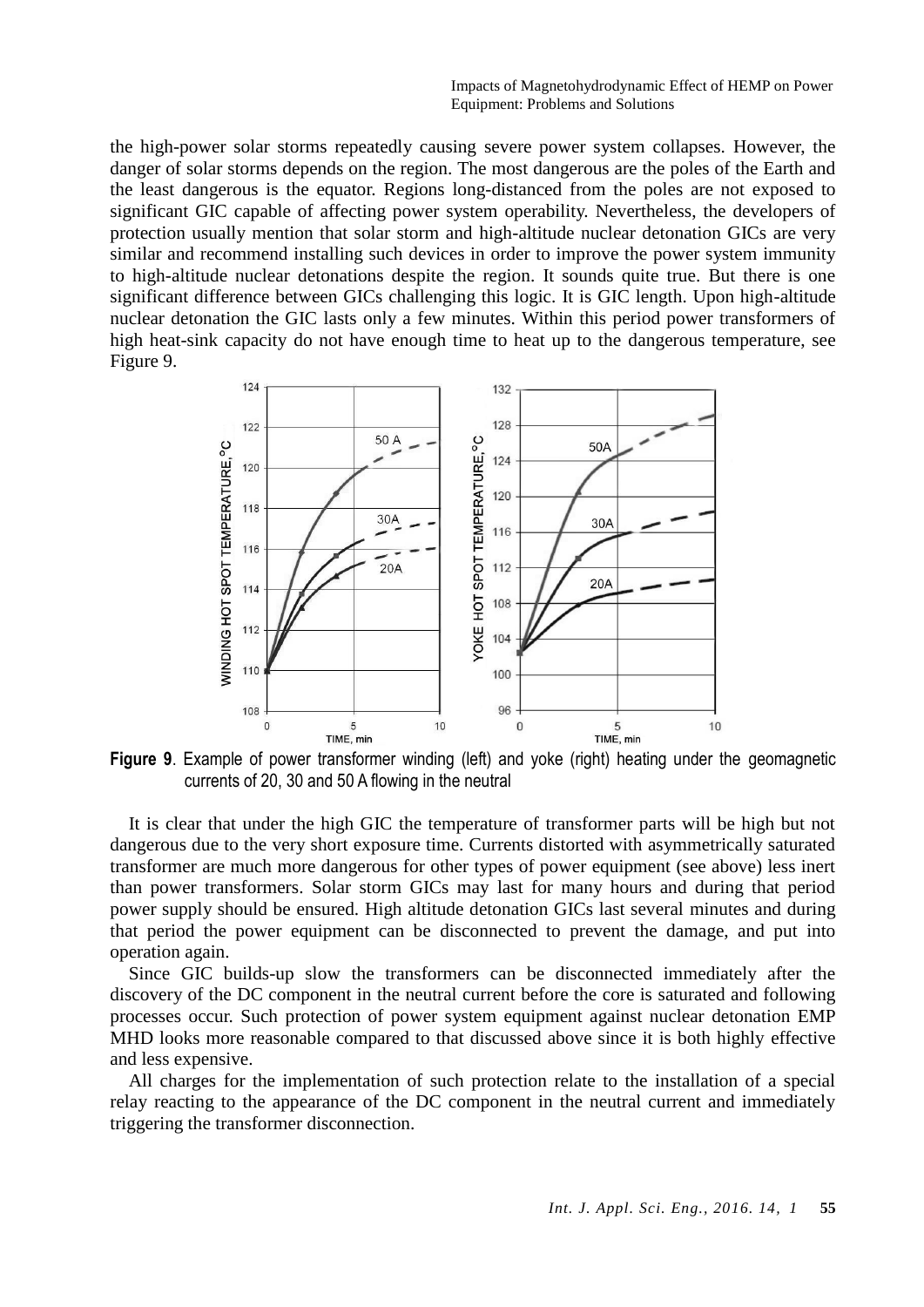Such a relay must have a special design different from the one used by ABB for controlling SolidGround<sup>TM</sup> device (industrial PLK of SEL-2240 type), since such a device provides protection against E3 of nuclear detonation EMP MHD which appears after E1 and E2 and is likely to be capable of damaging microprocessor control device SEL-2240 before it is triggered.

Figure10a shows the operational principle of the relay sensitive to the DC component in the power transformer neutral and insensitive to the widely varying AC component.

The relay consists of a reed switch, RS, with a coil placed on the cable (bus) that connects the transformer neutral to the grounding point perpendicular to the axis of the cable, and a conventional toroidal current transformer, CT, installed on the same cable.

If there is no DC current in the neutral the magnetic field of the cable (bus) acting directly on the reed switch, this is fully compensated by the magnetic field of the coil put on the reed switch and powered by the current transformer. AC current changes in the neutral lead proportionally to the changes in both magnetic fields acting on the reed switch, and to their compensation.Under high DC currents in the neutral (over 10 - 20A), the balance of the magnetic fields acting on the reed switch is offset: the magnetic field of the cable (bus) still acts while the compensating magnetic field of the coil energized by the current transformer is disabled as the DC component of the current is not transformed by the current transformer.This leads to reed switch activation. The real relay circuit includes an additional output amplifier installed on VS thyristor, varistor RU and the R1C1 all protecting the thyristor from interferences and voltage surges, see Figure10b. The relay is equipped with a continuous electrostatic shield and a ferromagnetic shield with the only window on the cable side next to the reed switch and is connected to the circuit of the CB switch trip coil through a special twisted-pair control cable with the combined multi-layer shielding grounded at both ends [3] and resistant to the electromagnetic pulses [2].The relay can be constructed on miniature high-voltage vacuum reed switches, for example, of type KSK-1A85 (manufactured by Meder Electronics), with the electric strength of insulation between the contacts of 4000V and the bulb having a diameter of 2.75 mm and length of 21 mm. This reed switch is capable of switching loads up to 100W (the maximum switching voltage is 1000V, the maximum switching current is 1A) with the response time of 1 ms and a maximum sensitivity of 20A.Additional ferromagnetic elements (magnetic field concentrators) located next to the reed switch can be used to increase the sensitivity, see Figure 10c.To get a relay with lower sensitivity and a higher pickup, the longitudinal axis of the reed switch should form a non-perpendicular angle to the axis of the cable on which it is installed.



Figure 10. Power transformer protection relay protecting against low-frequency geomagnetic currents induced into the neutral circuit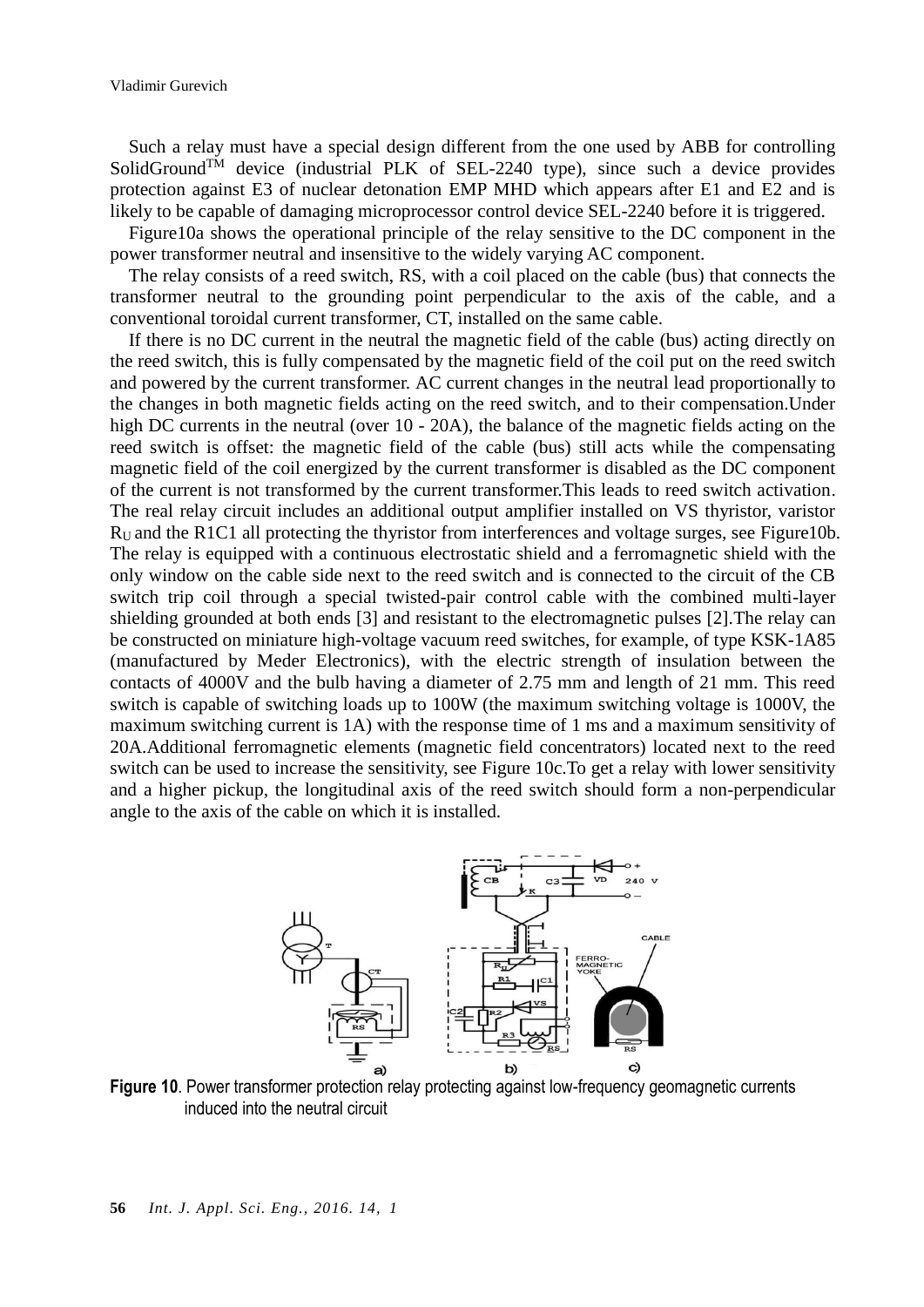The thyristor should also be miniature and of high-voltage, e.g., of type SKT50/18E (manufactured by Semicron), with a maximum voltage of 1800V and maximum continuous current of 75A, and must withstand high rates of voltage rise (1000V/µs) under a wide operating temperature range  $(-40...+130)$  °C). The power circuit of the trip coil is equipped with storage capacitor C3 enabling switch activation even under the loss of operating voltage.TheR2C2 in series is designed to further enhance the immunity of the device. Capacitor C2 provides a certain delay of the thyristor switch-on, preventing it from unlocking under the powerful impulse noise.

Application of the discrete high-voltage components instead of conventional microelectronics in the relay ensures its high reliability under powerful electromagnetic interferences and surge voltages specific to solar storms and electromagnetic pulses.

The purpose of this article was to identify the problem and present a simple solution. For this end we have described a relay design to demonstrate its general concept only. It is obvious that the described device can be supplemented by signal relay (blinker) registering the response, time delay device, reed switch sensitivity control unit, reinforced insulation [5], etc. We believe that the proposed solution is more than adequate and far cheaper to implement that other proposed solutions.

## **5. Conclusions**

- 1) Nuclear detonation EMP MHD results in quasi DC current flowing through the power transformer neutral conductors and affects both transformers and many other types of power equipment (particularly, capacitor banks and high-voltage circuit breakers). Thus, technical arrangements aimed to protect the systems against nuclear detonation EMP MHD should protect both transformers and other types of power system equipment. Technical arrangements aimed to improve the transformer immunity to the flows of such currents without blocking or canceling GIC are not deemed as effective.
- 2) Available solutions preventing transformer core saturation can be subdivided as follows: – External units installed at the transformer neutral breaks and blocking the flow of quasi DC current in the neutral circuit

– Internal modification of the transformer (windings or core) preventing the saturation of the core during the flow of quasi DC current in the neutral circuit

All known solutions aimed to maintain proper operation of power systems exposed to GIC are costly.

- 3) Despite of the similarity of parameters of different GICs (nuclear detonation E3 and solar storm) there is one significant difference: it is GIC length. This difference dictates the employment of different methods of electric equipment protection against solar storms and E3 of nuclear detonation EMP MHD.
- 4) Known technical solutions providing protection of power system equipment against nuclear detonation EMP MHD can not be deemed as economically sound. In this case, I suggest it is more reasonable to briefly disconnect the power transformer (for several minutes) triggered by special protection relay, and then put it into operation again automatically.
- 5) GIC protection relay should have a special design ensuring its operation under the all components of nuclear detonation EMP.